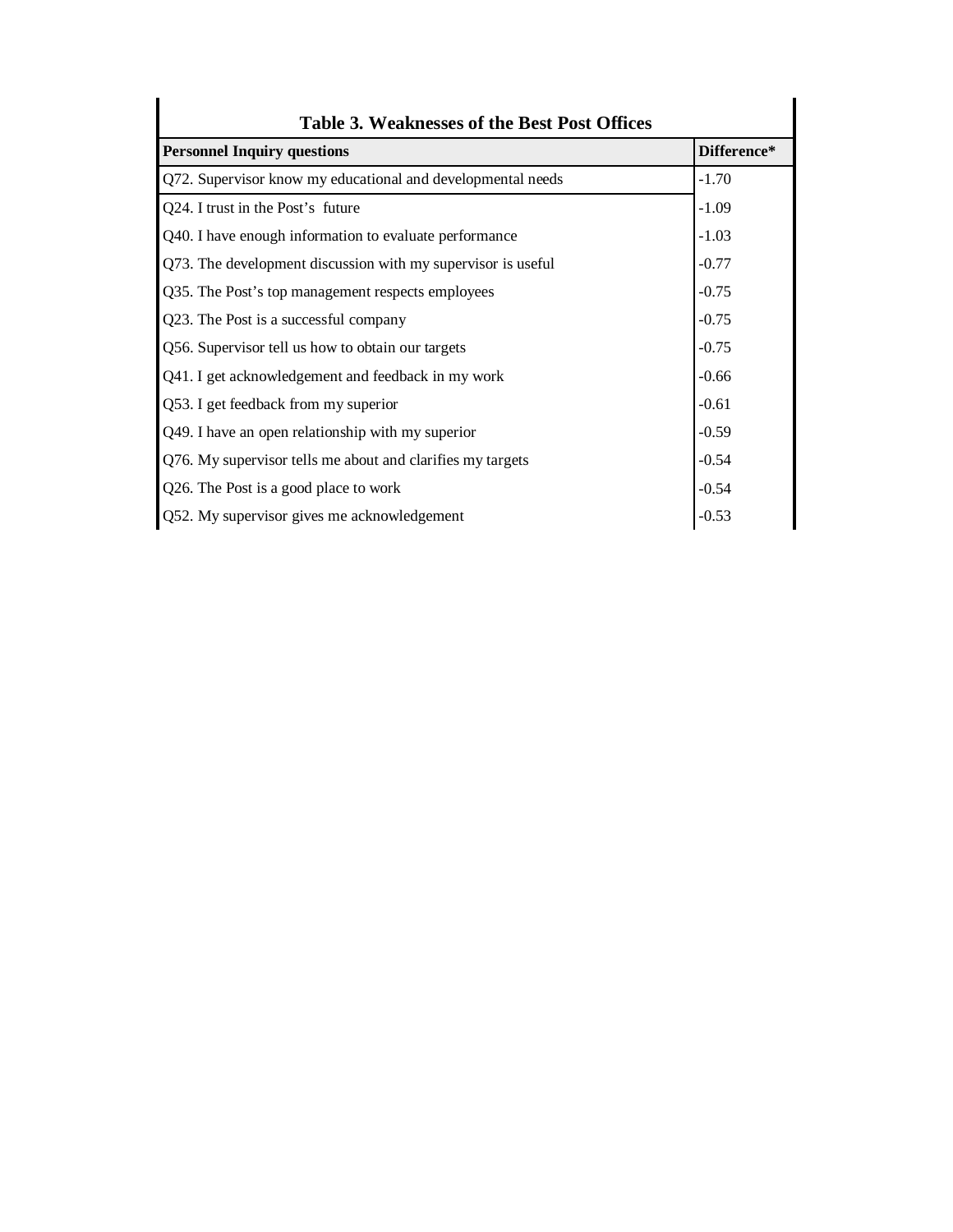#### **Journal of Global Strategic Management | V. 4 | N. 2 | 2010-December | isma.info | 126-136 | DOI: 10.20460/JGSM.2010415830**

shared understanding of what the organisation's targets and processes mean to the unit. It is very difficult to provide a high level and homogeneous customer service without a common, shared view.

Organisations can enhance the way in which employees learn from the behaviour of others so that clear targets and understandable indicators may be established. Also, it is important to encourage employees to continuously improve their service to customers. Learning one another is linked to the employee's motivation and satisfaction. If employees are unmotivated and dissatisfied, they will not usually be prepared to share their know-how. According to the findings from the interviews, organisations can motivate different groups to work together without seeking their own interests, thus setting a clear vision, making clear job descriptions and providing attainable targets. Further, it is important for the monitoring to be continuous and for the organisation culture to reward success.

The interviewees emphasised the important of information. Employees which work on routine tasks do not have much time to read messages and guidelines. Therefore, the length of the text must be short and the content of the message clear and unambiguous. The service sector uses a lot of part-time and temporary employees. These employees do not always understand the operational environment and the organisation's projects catchwords. Hence, it is also good to avoid abbreviations and work slang.

The interviewees also discussed rewarding, which affects employees' job satisfaction and the way in which they treat customers. These interviewees observed that it is important for the reward system to be fair, justifiable and open. It is important for the supervisor to set the targets at the beginning of the year, so that employees will have enough time to reach the targets. Also, it is necessary for the organisation's middle and top management to stand behind these targets and act as a role model. For example, if the supervisors are not interested in monitoring the standard of activity and the results, it is difficult to expect the employees to adhere to these procedures. Two of the interviewees emphasised that the rewarding system must consist of two parts: individual performance and team performance. They said that this model rewards individuals for outstanding results and yet also takes into account those employees who have their own important role in common projects, although they do not belong the group of top sales people. One of the interviewees noted that if the reward system is based solely on the supervisor's own opinion about an individual employee, an employee who is not the supervisor's favourite might find it hard to receive a merited increase.

# **DISCUSSION AND IMPLICATIONS**

The main purpose of this study was to find out how the personnel's work methods are related to customer satisfaction. My qualitative examination is based on two large quantitative research studies: Finland Post's customer satisfaction  $(n=40,692)$  and personnel satisfaction surveys  $(n=1,507)$  from the year 2000. In this research, I benchmarked post offices wherein customer satisfaction is particularly high (n=10) and post offices in which customer satisfaction is particularly low (n=10). I augmented the results of the analysis by interviewing five service experts in spring 2010.

According to the results, those post offices in which customer satisfaction is particularly high have aimed at certain methods of procedure which are mutually directed at customer satisfaction. Also, target-oriented and dexterous activity, the quality of the supervisor's work, openness and experience of working under a fair amount of pressure are typical of these post offices. This receptiveness showed up especially in conflict and learning situations. In such cases differences of opinion were handled in a constructive way and people had a good chance of learning from the behaviour of others.

In the best post offices, the personnel were satisfied with their working arrangements, and they considered that the workloads are reasonable. In practice, the benefit of a good working arrangement is that the personnel are in less danger of becoming overworked and this means better opportunities to offer a good service to customers.

It was noticeable that in the best post offices, the personnel adhered to established practices and different groups did not seek their own interests. These post offices reacted quickly and flexibly to customer needs, too. One explanation for this finding may be that in the best post offices the personnel were awarded a prize for initiative and responsible action. Also, a target-oriented approach guided the personnel's activities in these post offices. For example, in all the best post offices the personnel knew how their own work unit's targets were related to Finland Post's targets. Target-oriented and parallel action is very important, because it helps to attain Finland Post's targets.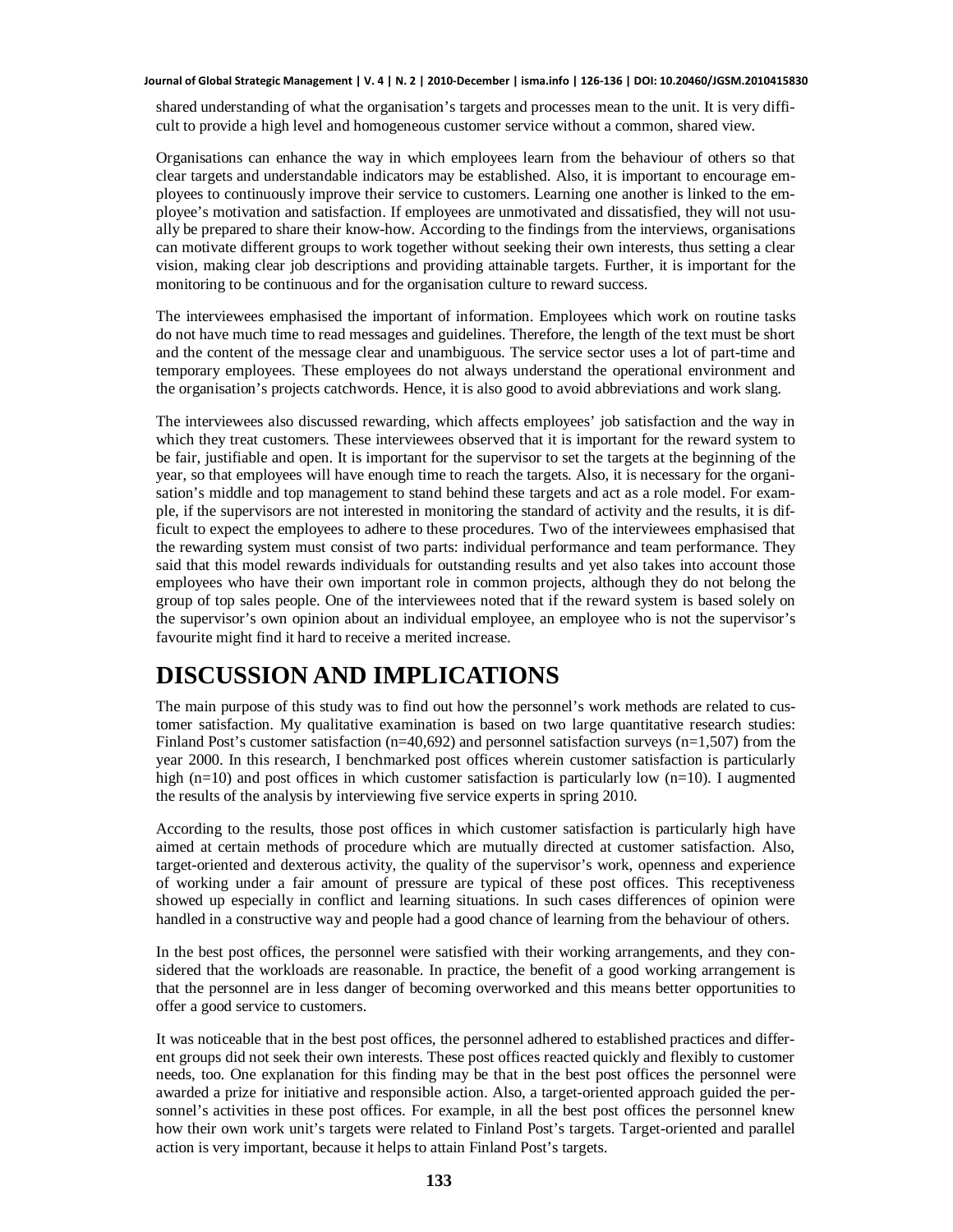#### **Journal of Global Strategic Management | V. 4 | N. 2 | 2010-December | isma.info | 126-136 | DOI: 10.20460/JGSM.2010415830**

This finding, related to target-oriented action, supports a view that the personnel's understanding of an organisation's target has a positive effect on its profitability (Kaplan & Norton 1996; 2001; 2004). In Finland Post's case target-oriented action affected customer satisfaction positively.

Even the best post offices' personnel, who were satisfied with their own work unit, criticised Finland Post as an employer. This result does not support the view of Grönroos (2000; 2009) that an organisation's internal climate also reflects an organisation's culture. In this research the personnel felt that the work unit's work climate was good—even then they felt that Finland Post's upper management does not appreciate its employees enough. This result supports the opinion that an organisation's internal and external reputations are connected (Bromley 1993; Young 1996). Also, the findings support the theory that a good work climate improves employees working ability (Robbins 1986).

My empirical findings suggest some important managerial implications. First, I found that it is important to identify the organisation's positive and negative attitudes and procedures and determine how these things affect the organisation's activities. In Finland Post's Counter Services in 2000 positive attitudes were reflected in established methods, responsible action based on rewarding systems, flexible procedures, the chance of learning from others' behaviour and constructive methods to handle disagreements. Lack of information, lack of acknowledgement and undervaluation of employment were examples of negative attitudes.

Another important finding is that in the view of the day-to-day management's it is important that supervisors

- check that all employees know and understand the organisation's vision and targets
- x check that all employees know and understand their own job descriptions
- encourage employees to work together
- continuously encourage employees to improve customer service
- reward teams and individuals for success
- monitor how employees treat customers
- act as a role model.

One way to encounter future challenges is to improve the organisation's managerial skills and supervisors' actions. The other way to encounter future challenges is to admit that maybe not all wisdom comes from within the organisation; rather from customers. Customer-oriented organisations see customers as active partners and they are able to utilise the customer's know-how. Customers can, for example, test new procedures and products in authentic situations. Employees can also, for instance, observe and follow customers' actions so that they understand better customers' needs. These processes help organisations to make their action comprehensible to the personnel and focus on the right things. In the service innovation's view these new procedures are incremental innovation, because these procedures modify current services and create higher value for customers (Snyder & Duarte 2003; Lin, Chen & Chiu 2010).

# **LIMITATIONS**

The principal limitations of this study concern four aspects: the scope of the study, the task type, the simplicity of the data and the age of the data. First, this study was carried out in the context of the Finnish postal services, which represent public services. Therefore, there may be several possible problems related to cross-national or cultural research. In addition, the employees represented sales persons, whose tasks consist of routine services. For this reason, the results may vary in non-routine services. Because the data consisted of results from only 20 post offices, these data represent only a small part of the post office network and generalisation from the results is impossible. Finally, the quantitative data is 10 years old and only the qualitative data is new. Therefore, the combination of the quantitative and qualitative data is questionable. On the other hand, according to the interviews, the questions concerning developing work methods and rewarding are still current.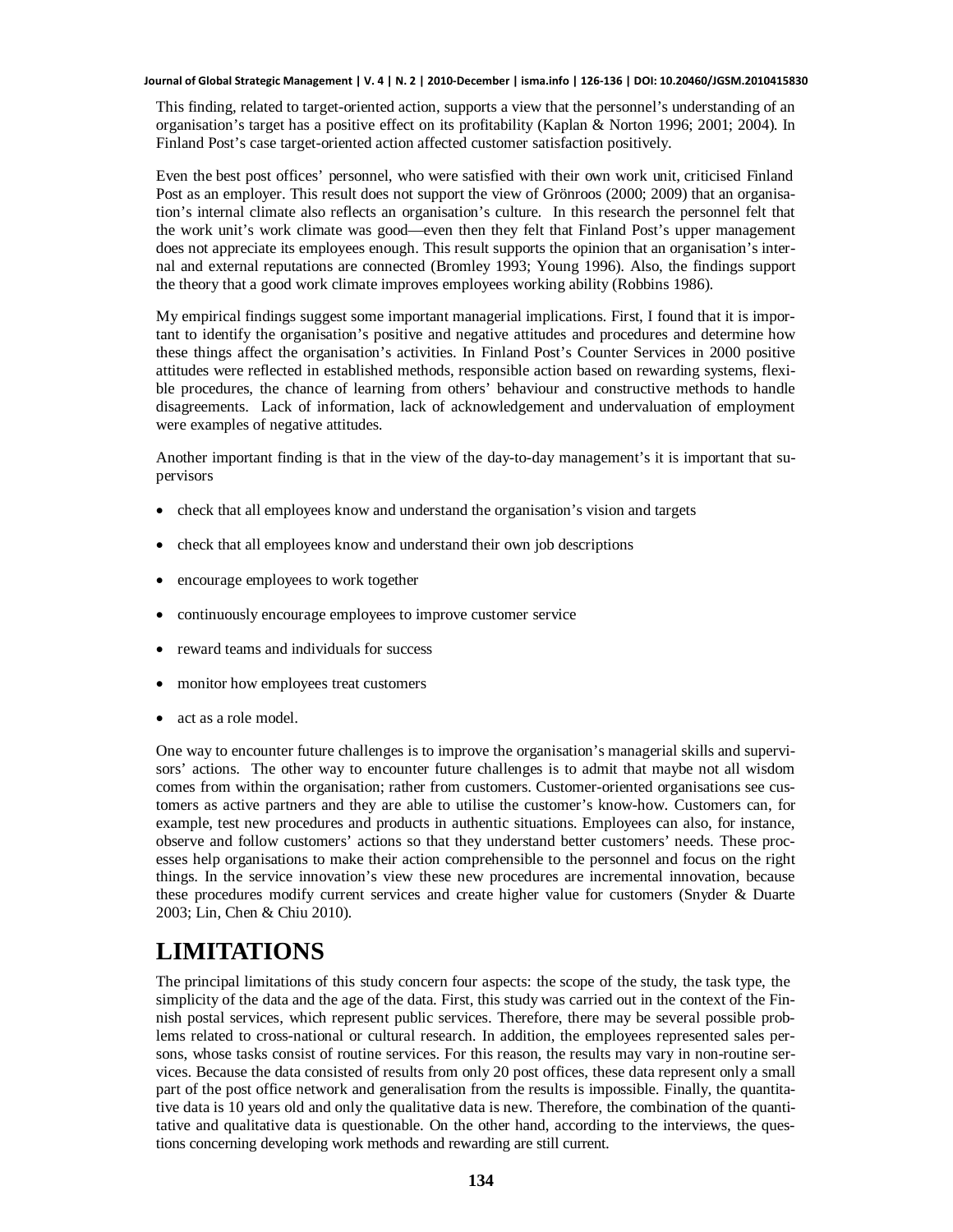### **REFERENCES**

Allred, A. T. (2001), Creating Customer Service Worth Advertising at Browning Arms, The TQM Magazine 13 (1), pp. 6-11.

Ang, J. and Soh, P. H. (1997), User Information Satisfaction, Job Satisfaction and Computer Background. An Exploratory Study, Information and Management, 32 (5), pp. 255–266.

Bowen, D. E. and Lawer, E. E. (1992), The Empowerment of Service Workers: What, Why, How and When, Sloan Management Review, 33 (3), pp. 31–39.

Bromley, D. B. (1993), Reputation, Image and Impression Management, John Wiley and Sons Ltd., New York.

Buzzell, R. D. and Gale, B. T. (1987), The PIMS Principles: Linking Strategy to Performance, The Free Press, New York.

Chance K. G. and Green, C. G. (2001), The Effect of Employee Job Satisfaction on Program Participation Rates in the Virginia WIC-Program, Journal of Public Health Management and Practice, 7 (1), pp. 10–20.

Den Hertog, P. (2000), Knowledge-Intensive Business Services as Co-Producers of Innovation, International Journal of Innovation Management, 4 (4), pp. 491–528.

Emery, C. R. and Barker, K. J. (2007), Effect of Commitment, Job Involvement and Teams on Customer Satisfaction and Profit, Team Performance Management, 13 (3–4), pp. 90–101.

Farrell, A. M., Souchon, A. L. and Durden, G. R. (2001), Service Encounter Conceptualisation: Employees Service Behaviours and Customers' Service Quality Perceptions, Journal of Marketing Management, 17 (5–6), pp. 577–593.

Ganesh, J., Arnold, A. J. and Reynolds, K. E. (2000), Understanding the Customer Base of Service Providers: An Examination of the Differences between Switchers and Stayers, Journal of Marketing, 64 (July), pp. 65–87.

Grönroos, C. (1990), Nyt kilpaillaan palveluilla, Weilin+Göös, Jyväskylä.

Grönroos C. (2000), Service Management and Marketing: A Customer Relationship Management Approach, John Wiley and Sons Inc., Chichester.

Grönroos C. (2009), Palvelujen johtaminen ja markkinointi, WSOYpro Oy, Juva.

Hampton, G. M. and Hampton, D. L. (2004), Relationship of Professionalism: Rewards, Market Orientation and Job Satisfaction among Medical Professionals, Journal of Business Research, 57 (9), pp. 1042–1053.

Heskett, J. L., Jones, T. O., Loveman, G. W., Sasser, E. W. Jr. and Schlesinger, L. A. (1994), Putting the Service-Profit Chain to Work, Harvard Business Review, (March-April), pp. 164–174.

Jakosuo, K. (2002), Hyvä palvelu, huono imago: Tutkimus toimipaikkojen palvelujen laadusta, Suomen Postin tutkimussarja 14/2002, Helsingin yliopiston Taloustieteen laitoksen lisensiaattityö, Edita: Helsinki.

Jakosuo, K. (2005), Asiakas- ja henkilöstötyytyväisyyden väliset yhteydet: Tapaustutkimus Suomen Postista, Suomen Postin tutkimussarja 39/2005, Helsingin yliopiston Taloustieteen laitoksen väitöskirja, Yliopistopaino, Helsinki.